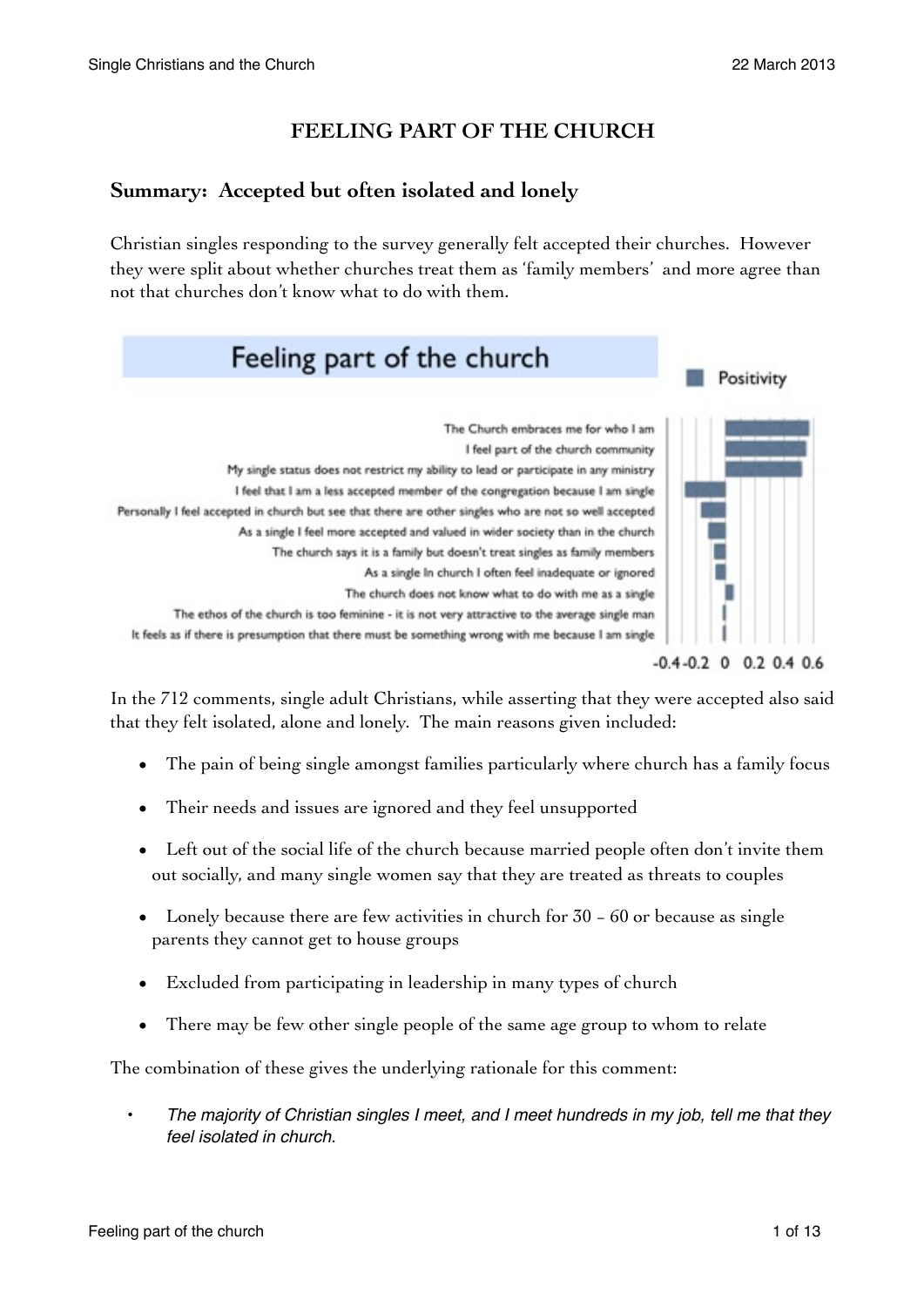#### **Introduction**

The degree to which single Christians feel part of their churches was assessed by responses to various statements. This was made up of a set of five point scales inviting respondents to agree or disagree. An average of 2,754 people responded to the questions.

This degree is expressed in terms of positivity (the number of those agreeing minus the number disagreeing as proportion of those giving an answer). A figure of +1 would indicate that all people expressed a view and said that they agreed with it. A figure of 0 indicates that half of the people expressing a view agreed and half disagreed. For example, 1074 agreed and 1130 disagreed with the statement that 'it feels as if there is a presumption that there must be something wrong with me because I am single.'

The statements are listed in size of effect.

+ 0.57 The Church embraces me for who I am.

+ 0.55 I feel part of the church community.

+ 0.52 My single status does not restrict my ability to lead or participate in any ministry

- 0.28 I feel that I am a less accepted member of the congregation because I am single.

- 0.17 Personally I feel accepted in church but see that there are other singles who are not so well accepted.

- 0.12 As a single I feel more accepted and valued in wider society than in the church.

- 0.08 The church says it is a family but doesn't treat singles as family members.

- 0.07 As a single In church I often feel inadequate or ignored.

+ 0.05 The church does not know what to do with me as a single.

- 0.02 The ethos of the church is too feminine - it is not very attractive to the average single man.

- 0.02 It feels as if there is presumption that there must be something wrong with me because I am single.

Survey respondents generally felt embraced for who they are, part of the church community and not restricted in ability to lead.

They slightly disagreed that they were less accepted or that others were or that the church was less accepting than wider society.

However there was more ambivalence when coming to treat singles as 'family members' and more than not agreed that churches did not know what to do with them.

And people divided too on whether the church is too feminine or if there is a presumption that something is wrong with the respondent if they are single.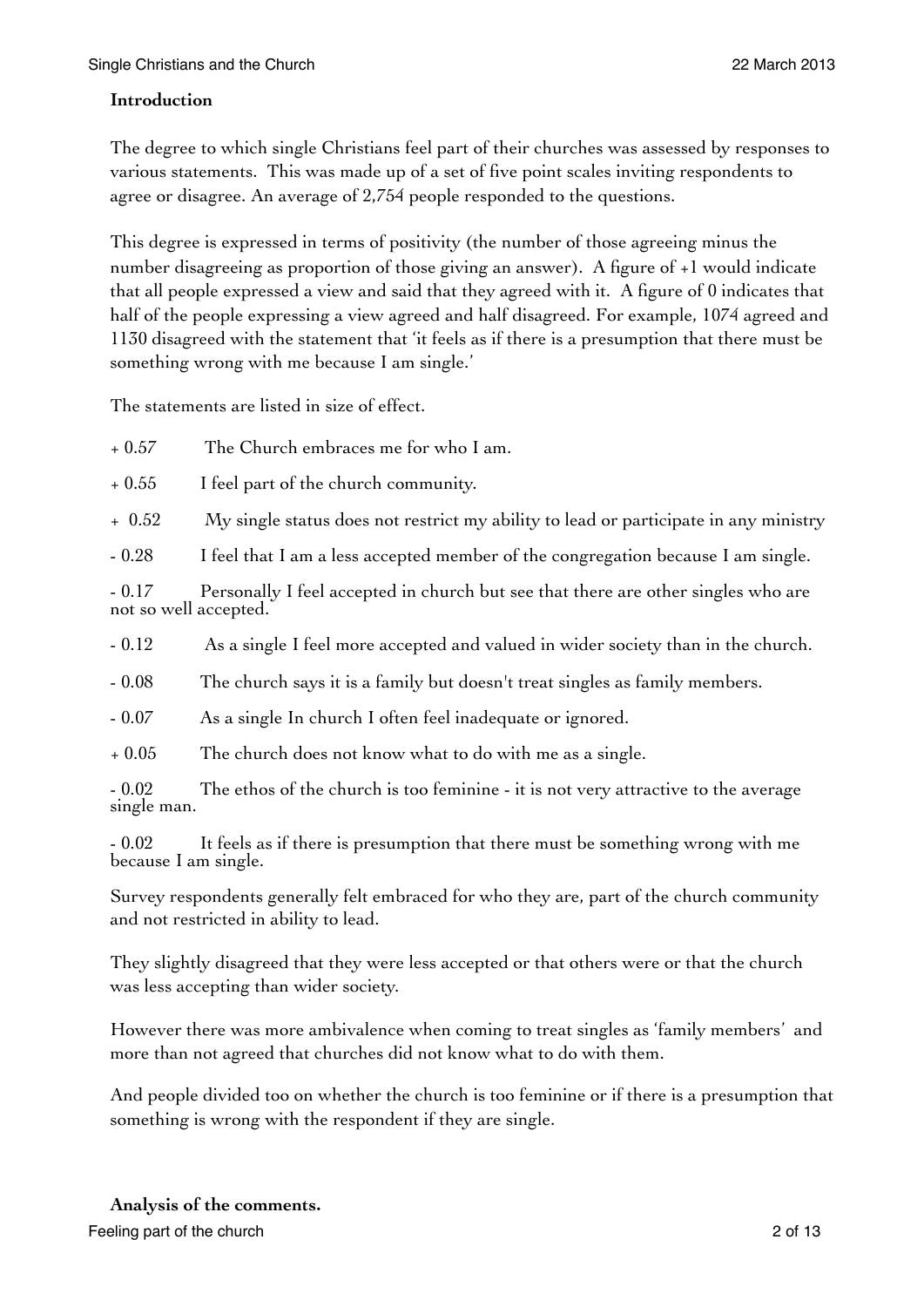There were 712 comments which covered all aspects of these questions, many of them qualifying the answer given or giving examples of them. All 712 comments were read. As the first opportunity to write a textual comment on a question, many people commented about the survey itself, for example:

- *• So glad you are doing this survey people do not understand how hard it is being single in church (649)*
- *• Thank you, this is a very relevant survey and I'm glad I got to take part and make a difference! Please help us singles. It's so hard to believe that God has someone for us. It's such a lonely existence and we feel like we don't fit into this world. Thank you. (601)*

Those initiating surveys recognise that simply asking the questions itself may prove challenging. Some of the answers reflect the struggle of strong commitment to their church 'family' and how they really feel:

*• What can I say how sad it is when I realize from these answers how I really feel however I do love my church and would not go anywhere else... it is after all my home (383)*

Also it presented the chance to write more general views on the topic, for example:

- *• I have heard the nuclear family preached as God's ideal plan, whereas I think it's a modern evil, and we should promote the extended family and community which can embrace all. (543)*
- *• I don't think that churches place enough emphasis on the importance of friendship, and give far too much significance to the family. The church should be a place where natural families are more dissolved into a larger community. I think that Protestantism has a poor understanding and appreciation of the callings of celibacy and singleness and overemphases the importance of marriage. It isn't common to find single persons in Protestant church leadership, for instance. (648)*

As in all responses, there are comments for which the meaning is clear, but not directly interpretable as contributing to the implied question asked. For example:

*• I need to party more and communicate with more people to find the one (476)*

There were many that included both comments about their own church and noted that others, possibly experienced in the past, may be different, for example:

- *• My particular church community is very good at demonstrating the value and contribution of single people - but that has not been my experience in the wider church to be honest. (497)*
- *• I am answering for the church I currently attend however I do know in other churches my answers would be very different!!*

We should note that this is partly because questions themselves varied in using different terms: The Church, the church, the church community, in church member of congregation, in the church. It was unclear from this variety of terms what the intention was for giving an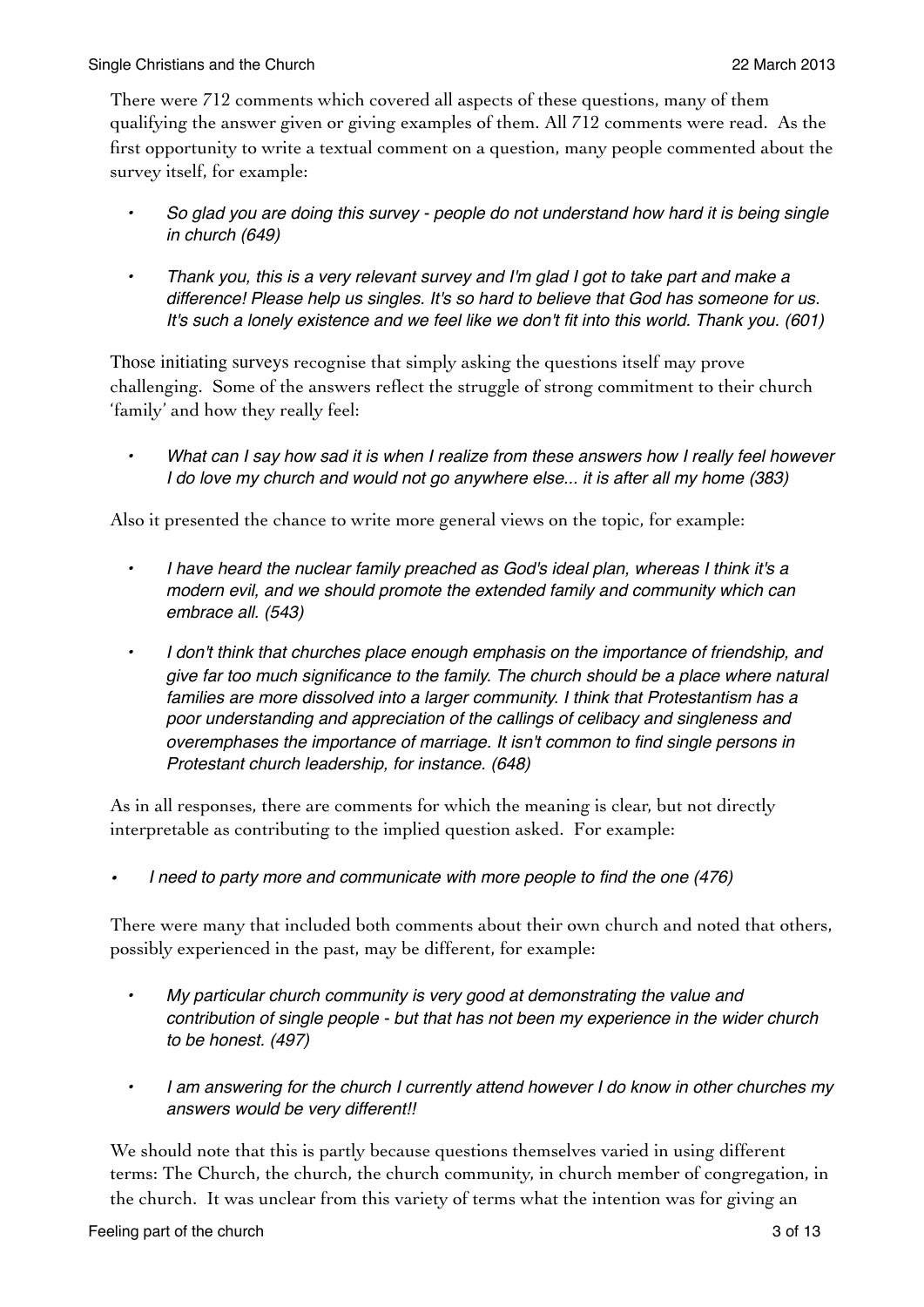answer. From the comments, we assume that respondents discussed the church they usually attend and, for the purposes of comparative analysis, have only taken those parts of the comments that do so.

In total 538 comments were interpretable as relating to the questions asked and are described below.

#### **Many churches are accepting and embracing of single adults**

In response to the questions, respondents wanted to assert that the individual church they attend is good in being accepting of single people and valuing them (94/538).

- *I am part of a small and accepting church my marital status (or lack of one!!) does not affect my ministry or place within the church family (198)*
- *• Personally I feel very accepted by my church. It is very family focussed but I Jun 20, 2012 1:00 AM am never left out of things. If anything they make more of an effort to invite me to things like dinner and other gatherings. (280)*
- *• As a out gay man I am fully accepted (317)*
- *• I have always felt very welcomed and included in my Church. (257)*
- *• My church is (unusually) affirming of ALL it's members from the tinies to the oldest, whether single or married. Whole body ministry is encouraged.(127)*

#### **Churches may accept singles, but not address their needs or issues**

However half of these qualify their answers or comments by a big BUT: that while being accepted, churches don't address their needs as single people or address issues of singleness and don't understand them.

- *Some of the above answers would seem contradictory but one can feel loved at one level but isolated and uncared for at different times, and can feel those same emotions at the same time as a single person. (591)*
- *• I think my church does accept single people, but it can still sometimes neglect their needs. (74)*
- *• I feel I am accepted in a general, superficial way but they don't really know how to make singles feel included (207)*
- *• I am accepted and valued. However, they do not understand the 'single' , divorced status (256)*
- *• While I feel accepted as a single, I have to fight to get the singles point of view and lifestyle heard. (712)*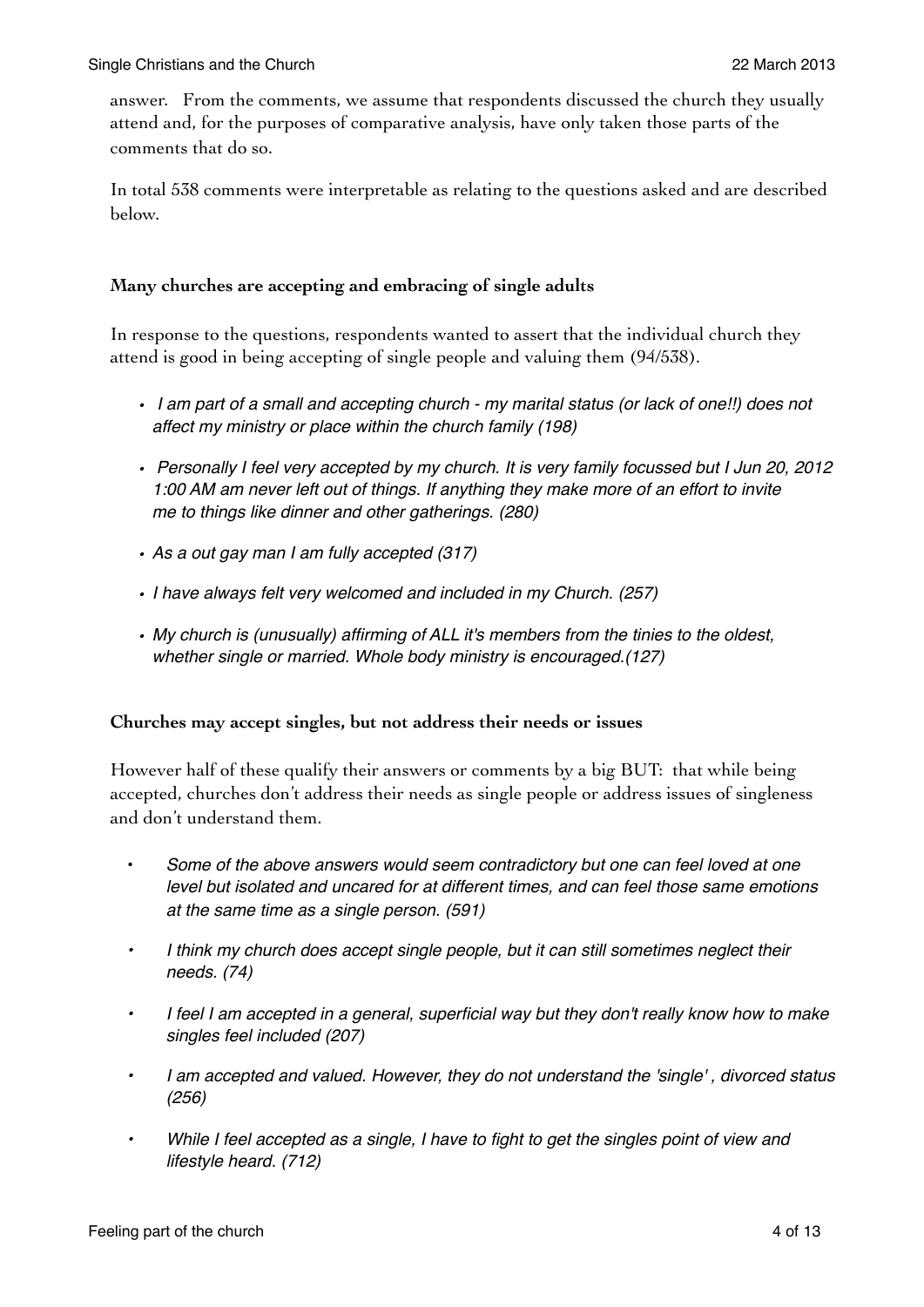- *• My church does not have a singles ministry and does not address issues in relation to single people (356)*
- *• The problem is there is a general lack of understanding about the implications of being single - most people who are married in the church have never really been single so don't really understand this issues or even acknowledge that there might be any. (580)*
- *• Churches do not appreciate the unique challenges faced by singles: socially, emotionally, spiritually and financially. (266)*
- *• Some attitudes are changing in church to affirm singles and say it's fine to choose to be single, but those of us who are single and really don't want to be, there's not much support (487)*
- *• Church does not understand singles need for social network, friendships are key to single people as are social events where we can meet each other. (633)*
- *My GP actually recommended I attend another denominational church (at the time) because of the lack of care I was experiencing. (195)*

#### **Many churches have a family focus to them**

Many commented on the family focus in church, with 32 mentioning this in general or individual aspects of it.

- *My church is so 'family friendly' that it is has no time for single people. All resources are directed at children, families and the elderly. Each Sunday I read the Church publicity to look for opportunities for me to join in and find almost none. I have started to attend a second church in order to find fellowship.*
- *• There's a risk that while trying to focus on families we end up focusing on mothers and children and accidentally leave Dads out. This may give little boys the impression that Church is something they're meant to grow out of (553)*

A further 34 made specific comments in relation to the family focus of their churches which others shared. In order of frequency:

There are talks and courses for everyone except singles:

- *• There are frequent meetings/ talks/ groups etc focusing on marriage and relationships, but none focusing on the difficulties of singleness. (130)*
- *• I go to a church where there are courses for married and engaged couples but there are more single people than these two groups put together and nothing is being done for us!! (274)*

Celebrations in church all appear to be family-focused: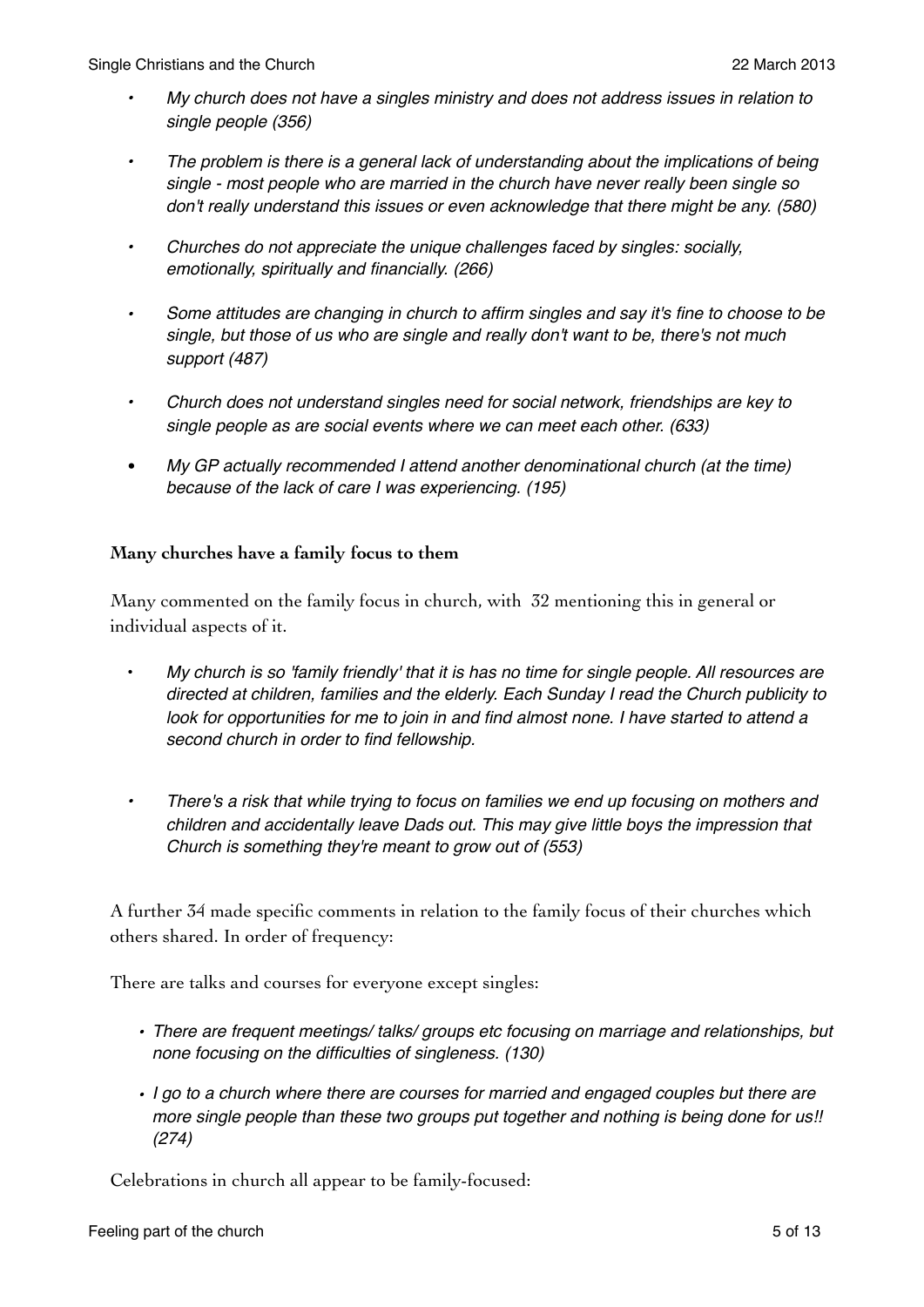- *• Think about it we have "Father's Day", "Family services", "Youthwork", "Mother's Day", we celebrate and clap our applause for those with "wedding anniversaries", we celebrate "Valentine's Day"... All while singles, divorcees and widows/widowers look on... (165)*
- *• There are a number of celebrations to do with "families", e.g. Mother's Day, weddings, but none for singles - some of these celebrations can therefore undervalue singleness. (216)*

At Christmas the blood family is particularly emphasised. The feeling of being part of a church family can disappear at Christmas:

*• When I look around the church on Christmas day, everyone seems to be with their blood family in church, at which point I no longer feel that the church is my family. (656)*

Church is oriented around the school calendar:

*• The church is based on the school calendar and everything 'shuts' down in the summer. (218)*

# **Single Christians are often lonely in the midst of Church acceptance**

Many also noted the fact that churches being family-focused made them feel lonely in church - recognising that this may not be something the church directly causes, but something from within oneself because of being in the minority and surrounded by families.

- *I feel accepted in church. However, because I find singleness and childlessness painful, I find it even more painful in church because of the emphasis on families. (547)*
- *• I don't think that others think there is something wrong with me because I'm single, but I myself struggle with such feelings, and others might pick up on my insecurity. (436)*
- *• For me it isn't about not feeling accepted at all it's about feeling lonely. You can be surrounded by people who accept you and still feel lonely. (365)*
- *People are hurting so why go to church to receive more hurt, often people stop going. (232)*
- *• I found going to church one of the loneliest places in the world. That is why I no longer attend. I worship my Lord and Saviour outside the established church. (420)*
- *My church is so family focused I notice that I stand in church alone, and it hurts. In fact so much so that currently i am on a break from church. (231)*

Several commented on the use of the descriptor of 'Family', Family services and All-age worship to mean families rather than the church family.

*•* Calling events 'family events' rather than parish events is off putting to many singles who feel they will not be welcome. The church seems unaware of this unintentional discrimination though (522)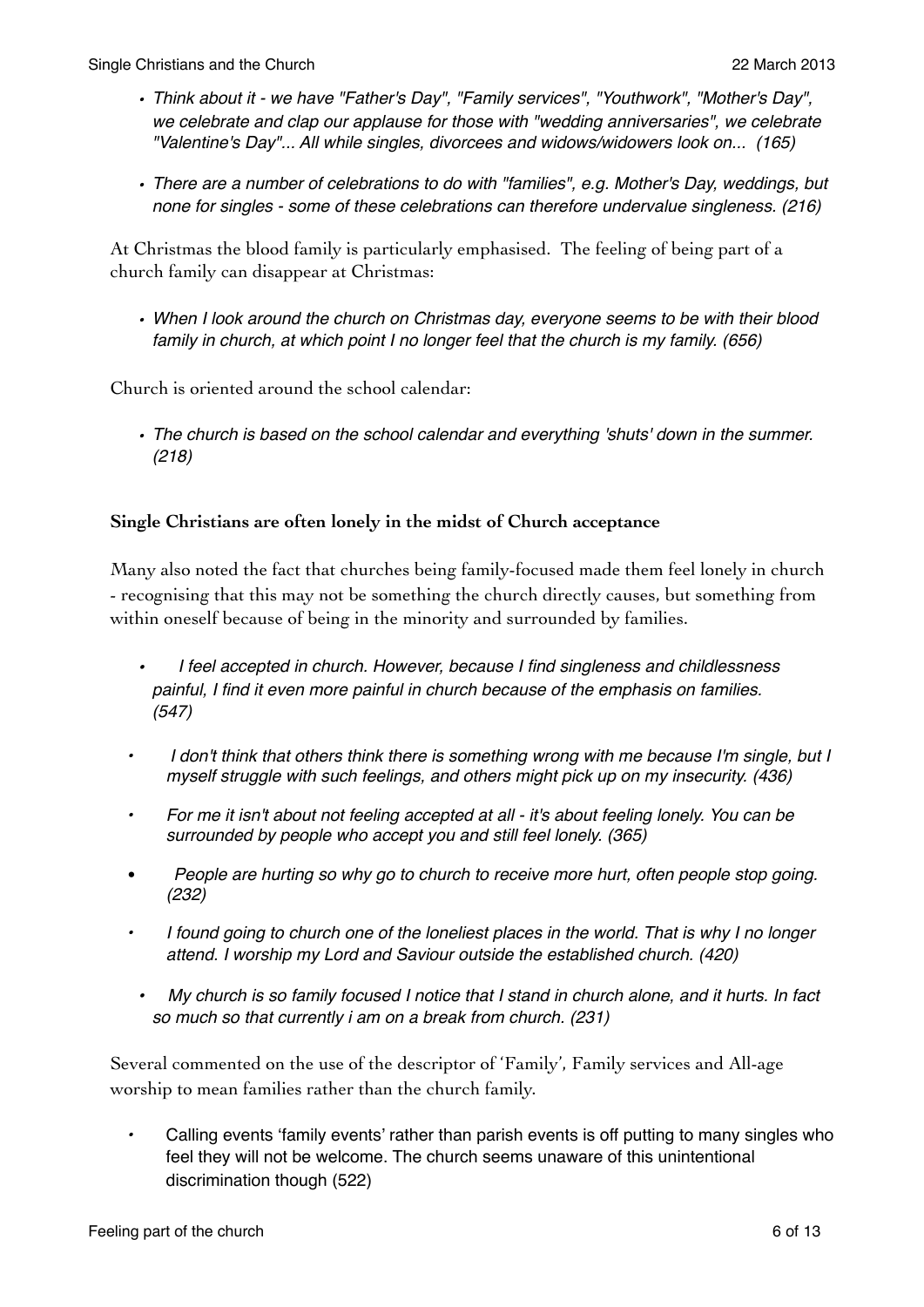• Church family is a term often used but in practice it seems to have little value

#### **Singles sometimes feel they are 'useful labour'**

A number (17) made specific comments about feeling as if they were 'useful labour' to keep the church running for the sake of the families.

- *I often feel as if single people in church are just seen as sunday school teachers or useful labour rather than valued as individuals (130)*
- *• And/or they think that I spend all my spare time at home alone twiddling my thumbs and so can be asked to turn up anytime anywhere and so I get 'volunteered' for all sorts of stuff, with little acceptance that I might not want to. This is not seen as a valid excuse, but I don't have the 'alibi' of spouse or kids which others can use if they don't feel like doing something or it is not really convenient. (368)*
- *• I have looked at the generations of singles ahead of me in church and have dreaded becoming the stereotypical single who seems to be faithfully at meetings and volunteers for more than married people yet I find I all too readily slip into that role. (352)*
- *As a Single I am exploited for service because of my additional free time …(393)*
- *• It felt to me more like being treated like a household servant for a family that is just there to be used and put to work as they please, rather than a full and equal member of it. (587)*

# **Single people can often feel invisible, or become invisible if widowed**

A family focus means that families notice other families, but single people are invisible:

- *• Friends who have attended as couples and/or with their children are positively welcomed by people who haven't spoken to me ever in the years I have attended. (489)*
- *• When visiting other churches as a single (even charismatic outgoing and friendly ones), I often find that whatever the service is like a lot of the people around will either treat me as invisible or back away as if I'm a threat... (620)*
- *• 'Invisible' taken for granted is the word, oh yeah, met a fab widow on Christian Connection with 4 kids, took them to church and suddenly got noticed. Umm nice, how old is your son they said, "What! ha ha!" Still at least we got noticed. (360)*

Sometimes though it is an act or at least the failure to act as they used too. Some widows and widowers particularly note the change when they lose their spouse.

- *• When widowed, was almost ignored by church. (248)*
- *• I was much more accepted when I was married. Now that I am alone I feel an odd bod. (290)*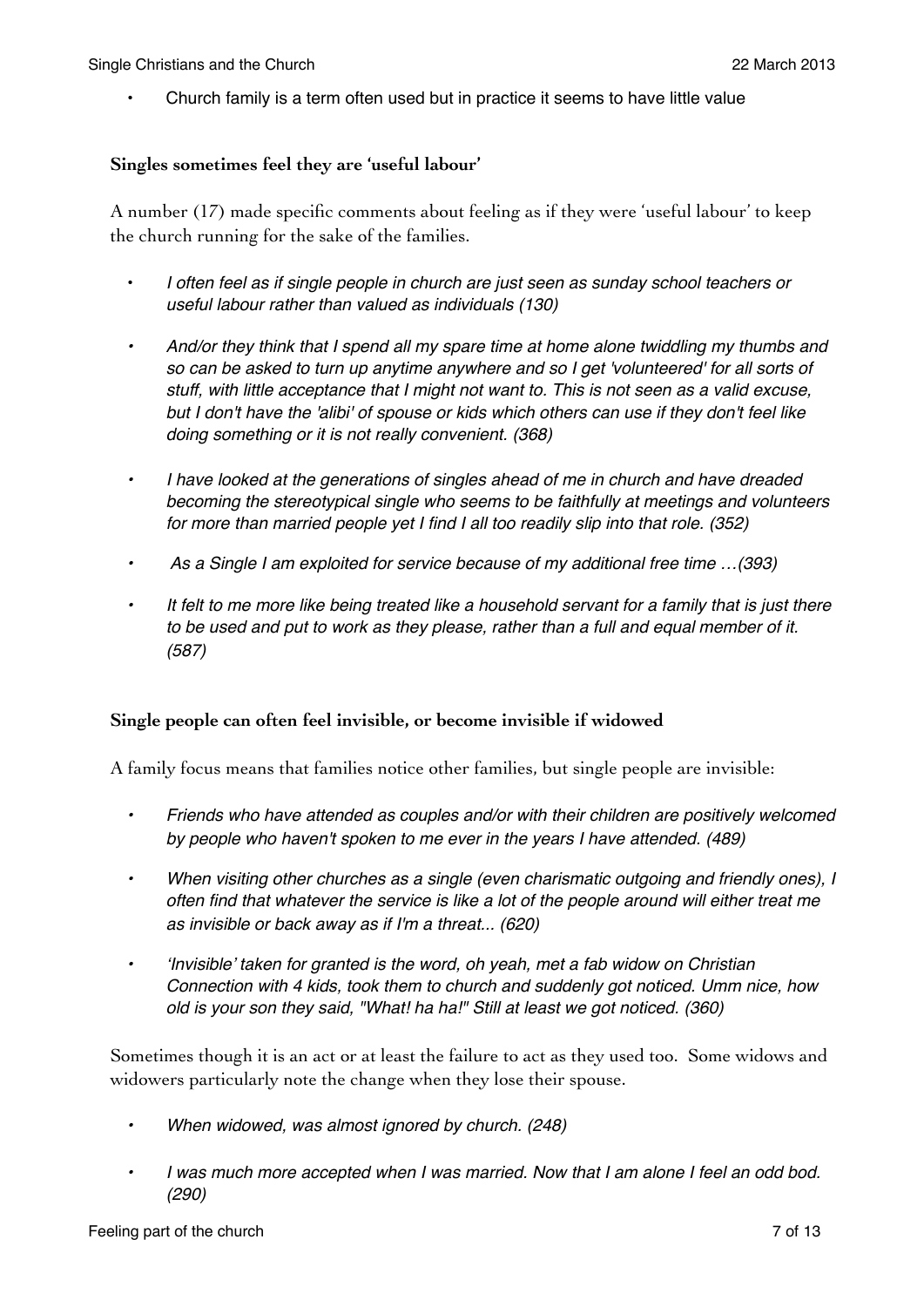*• I noticed the change when I was widowed and became excluded virtually over night, very strange reaction, as previously my husband and I had been in leadership but also had singles as part of our extended family (158)* 

Groups of singles when younger also experience the change when they move to being in the minority:

*• When I first came to my current church, my homegrown were mainly singles/unmarried couples. I would have considered them all close friends: our lives were integrated, we prayed for each other regularly and it was an amazing time/place to be a Christian because God was changing the hearts of those that we as a group came into contact with. As various people have married over the last four years, the group has fragmented. It is true that newlyweds need to invest in their marriage, but it is also true that marriage exists for the building of the Church rather than simply to satisfy the other. None of those newly married couples have any time for me, under the banner of "I need to invest in my marriage" or even worse "Our friendship is inappropriate" (talking to each other? Friendliness? Inappropriate?!). It is immensely frustrating and I will probably leave my church as a result: I simply don't know anybody there anymore. (39)*

# **Practicalities often prevent Single Parents from joining in more**

Some churches evidently support single parents well. Other single parents experience awkwardness in church. The majority of comments by single parents related to practicalities, particularly of attending evening meetings or small groups in people's homes.

- *• I feel comfortable and happy with my single-ness but am aware that it means I am prevented from contributing as fully as others might, or being involved in activities such as cell/housegroups, as a single parent. I am resilient enough for this, but am aware other single parents I know have fallen away from church, having come seeking 'family' and left disappointed, feeling unwanted. They have also struggled to grow because it is even harder for them to receive the basic teaching they might otherwise have from small group fellowships. My church is 500 strong but only four single parents that I know of, in the two years I have been there two have left as they felt so alone. (653)*
- *• Single parents struggle more within Church with commitments: lack of childcare, support to fully participate on nights out, ministry. (115)*
- *• After 11 years we do finally have a single parents group but would like to make it more social & practical rather than spiritual as this is where the need lies (174)*
- *• I am a single parent churches don't know how to cater for this. Eg can't attend midweek meetings in the evening (411)*
- *• There also nothing in place to make life/ministry easier for single parents, people look surprised when I can't make evening meetings as I don't have a babysitter. (691)*

# **Many single people feel excluded from the social life of the church**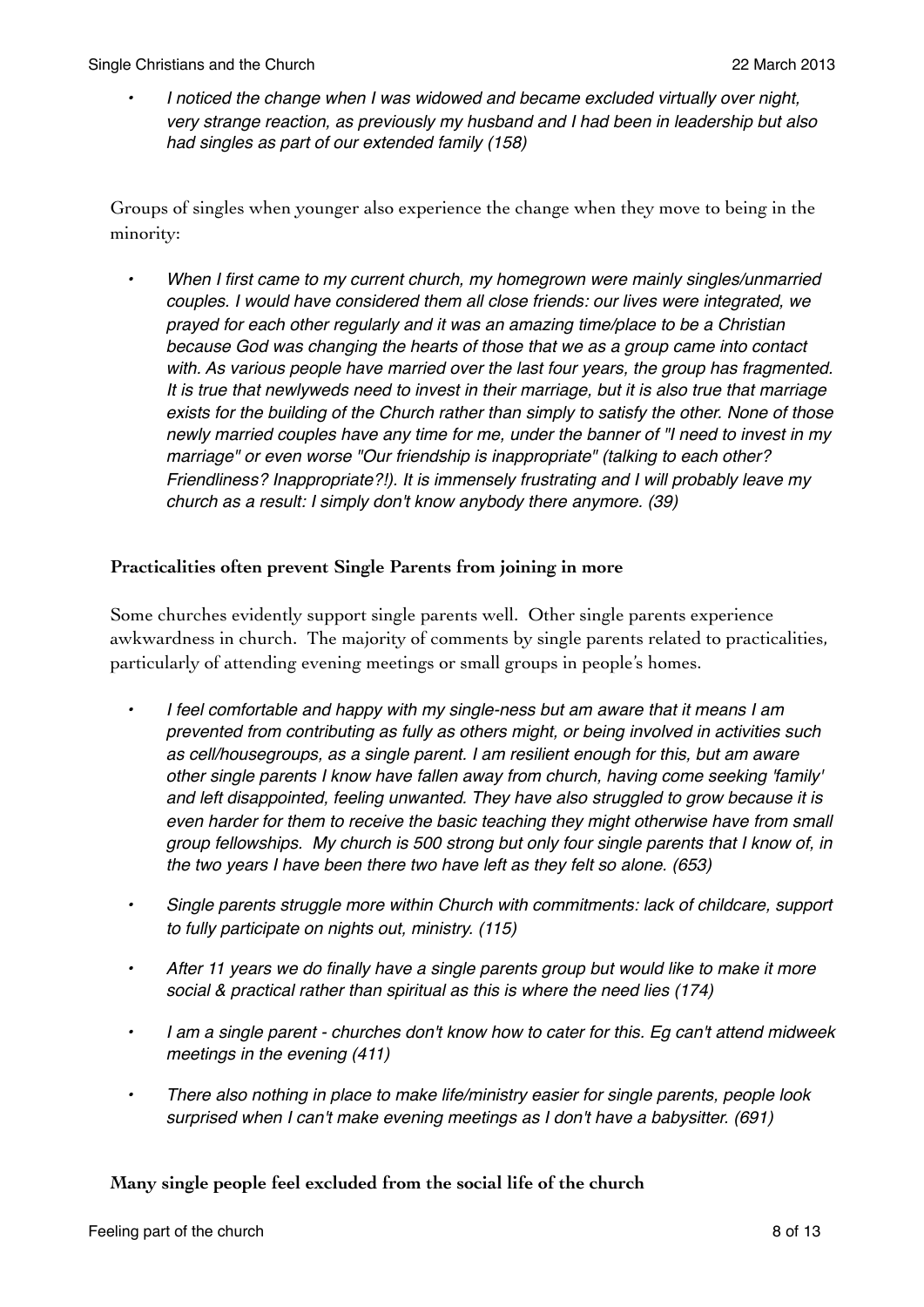Single Christians appear to distinguish the worship of the church from the social life of the church. In particular they may feel accepted and included by 'the church', but excluded from the social life that they perceive going on among families. Over 1 in 10 (58) specifically mentioned how they were left out of married's social life of dinners invitations. The aloneness, isolation and loneliness can stem from this, rather than the formal church activities.

- *• I feel that in terms of ministry singles are accepted as we are deemed to have gifts and also time to commit to leadership. However the negatives come from social church life and general ethos around church life. (299)*
- *• It is certainly easier to socialise within a church community if you are part of a couple or have a family. For example, couples and families invite other couples and familes for dinner, not singletons. It requires a lot more effort to make friends if you are single.*
- *• I feel that my singleness makes me ignored, only those who are couples get invited round to other couple's houses for a meal, even though I have had some couples over more than once. (302)*
- *• Because church is so family orientated you are not invited to dinner parties etc. I use to be when I was married! I really miss that and feel excluded. People say you shouldn't want a man but that's the way you are included. (346)*
- *• I do find that people within church will gravitate towards those that are in their same circumstances e.g. married,* families etc. Single people can be left out of some social situations, because they don't *'fit'. That can be a lonely place, and can be difficult.*
- *• I often find myself on a Sunday going to the morning service and then 'filling up the day' with random things on my own before going to the evening service. It's a real problem and life as a single person is not easy! (349)*

# **The perceived threat of single women to married couples**

According to single women, married couples are wary of friendship. A number, 14, made specific comments that married couples, especially the wives, appeared to perceive them as a threat:

- *• I feel some married women in the church see single women as a threat to their own relationships. (279)*
- *• Single women, particularly divorcees, can be perceived as a threat to couples. (199)*
- *• I do find a lot of married women are suspicious of me as a single woman and sometimes sadly, other single women are competitive. (310)*
- *• …single women to not make friendships with married people because they are seen as a threat to married people, especially if you have made it known that you would like to meet and marry. (233)*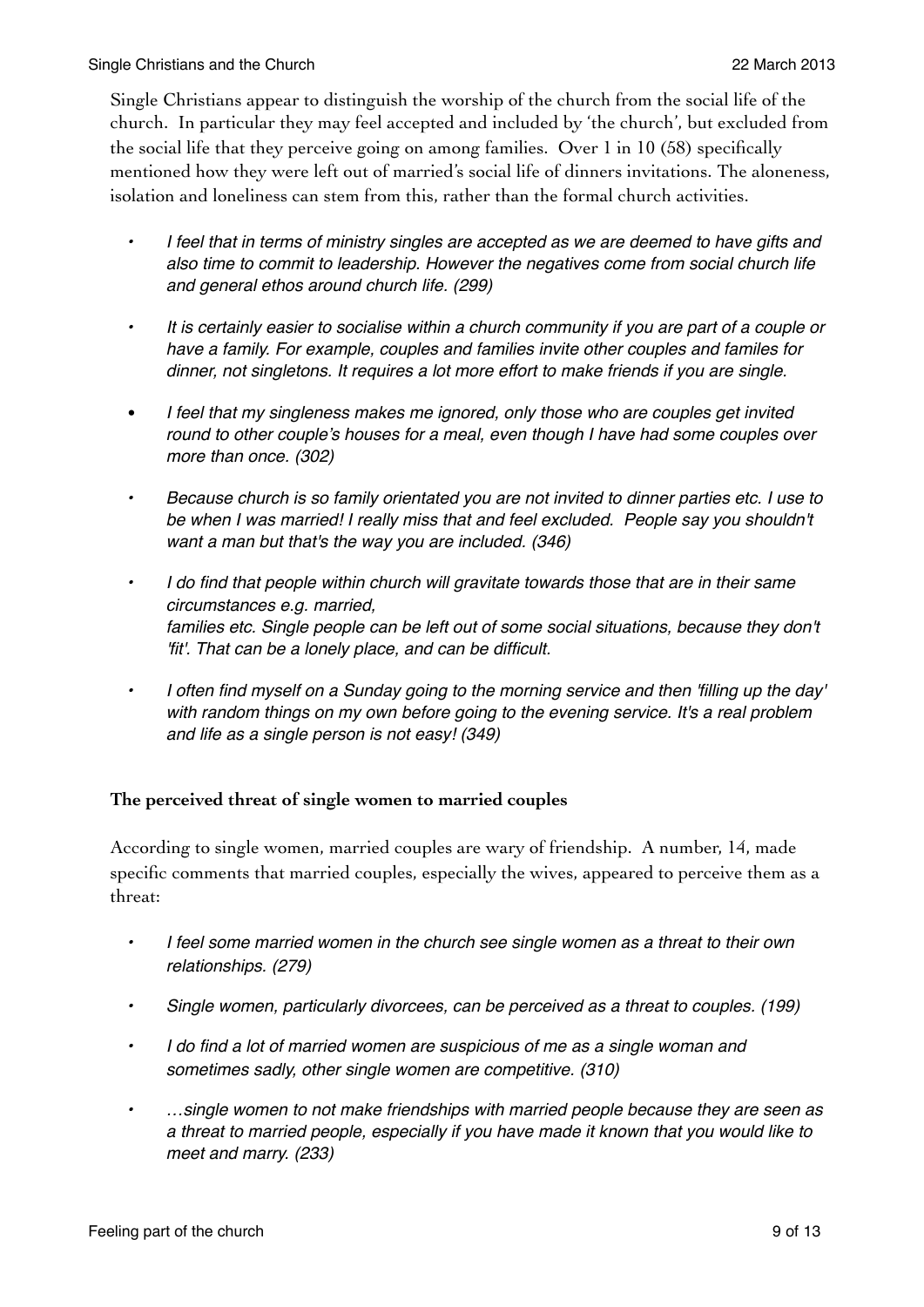*• It seems as though people are afraid to talk to single women in their 30s as if we can't be trusted because of a perceived desperation which is very sad. (529)*

One offered a possible explanation for this. Having no children made talking to non-working wives more difficult. Because a single working women's central life activity was being in a job, that made it more natural to talk to a working man. On both counts, single working women could be more likely to relate to the husband better than the non-working wife of a couple.

*• Being a professional I can relate to the Male of the couple rather than the female, as baby or family talk is limited as I have no children.(209)*

# **More acceptable socially when a couple**

Many mentioned that they suddenly more acceptable if dating. This may be because of the removal of the 'single woman as threat' or because couples more easily relate to each other.

- *• One couple asked me to dinner once they realised I had a boyfriend. How much more I needed that invite before I had the boyfriend.(695)*
- *• I have noticed that it when I was in a relationship I had many more invitations to dinners/ social events as a couple with other couples than I ever did as a single. (703)*

# **Leadership is often denied to single Christians**

There were a few comments about positive role models of single people in leadership. The practice of appointing single people and women to leadership roles varies across the different types of church. There are two aspects to this: having role models to whom to aspire, and having opportunity for ministry. The majority mentioned the exclusion for one reason or another.

- *• There are lots of good single role models at my church one of whom is a great woman preacher in her forties - but I don't know if this is the same in every church. (603)*
- *• Many churches, including mine, don't accept singles in ministry, and always look for couples to lead, teach, or run any groups. (617)*
- *• I think that the church places a huge emphasis on marriage and family and hardly any on living a good single life and the blessing that can be to many including the single person. I think that all the role models in church are married couples, with hardly any single preachers and teachers. (699)*
- *• One of the things that started me off on the track that eventually led to me drifting away from committed attendance and involvement to only very occasional attendance was when at a church meeting one member stood up and said, on the subject of appointing a youth minister, that only a married person would be acceptable, as that was the right role*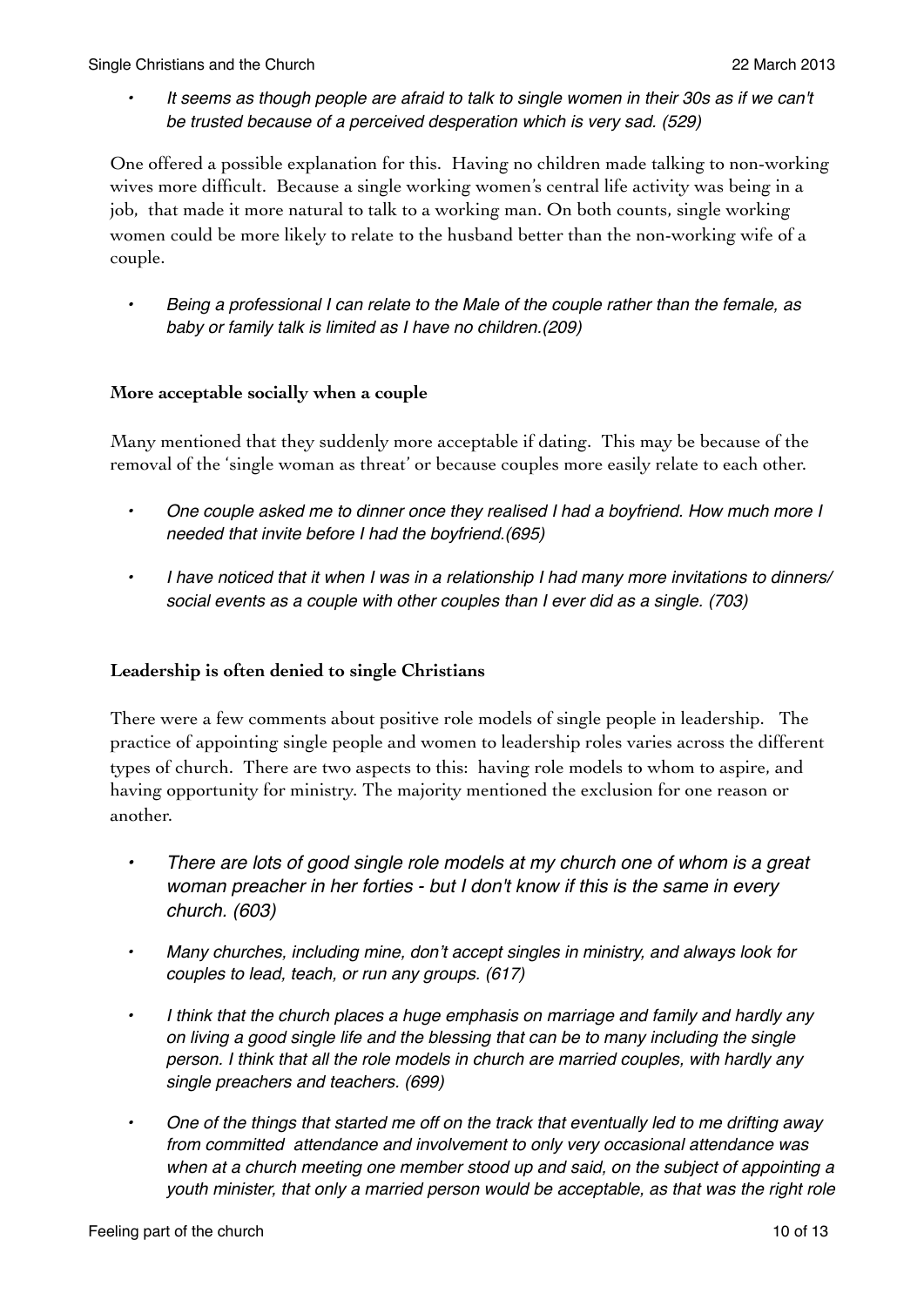*model of relationships for their children. Shocking really - I don't think this person can possibly have realised how insulting that was who were struggling to remain chaste and hopeful despite the isolation of singleness. (268)*

*• As a single woman with a leadership calling on my life, and who had been involved in leadership from the early days of the church plant, there was no role for me when the church plant came to formally appoint leaders. If I was married, I would be given leadership status on account of my husband - single men had leadership status. However, as a single woman, I was automatically relegated. Obviously, various churches will have different responses to issues of female leadership, but the primary concern for me was the clear distinction made between married and unmarried women, and the willingness to respect their leadership and authority depending on whether or not they had a husband. (478)*

# **Over 30 years of age, there are few activities for single people**

It is at the age of 30 that many feel strongly that the churches don't have anything for them. Sometimes this is due to a lack of people in their age band (15 explicitly mentioned this), the absence of men in many churches over the age of 30 (6 mentioned this), but mostly due to lack of activities in the church appropriate for single people between 30 and 60 (25 mentioning it).

- *Its hard being a young single lady in my church. there are students, young mums and a 'ladies group' but the ladies group is all older single women or married ladies whose husbands don't come to church. There are very few single graduates in their 20s and 30s. There is only one non-student single guy, and we aren't a couple, and I know he finds it very hard too. (347)*
- *• Its not so much just being single but being over 30 and single! (544)*
- *• The problem is my age and how most people my age are married off and have small children. Other singles my age or older (30s and 40s) are less likely to come to fellowship groups because they feel unsure as to where they fit in. (83)*
- *• There are things for young singles to do social activities are encouraged and arranged, but nothing for 30+.. and even less for 40 or 50+*
- *• Our church had a "young" persons weekend away last year which included people up to the age of 40. This year, they had to restrict it to below 30 as the age range was putting people in their late teens off from coming. The result was that half the people who wanted to go this year were too old - which just goes to show how great the demand is. (255)*
- *• The Church does not know what to do with single Christians between the ages of 30 and 60 - you don't fit into any category. (289)*
- *• I know I have lots of contradictions here but I do feel accepted in church etc. Singleness however is still an issue. The thing I struggle with most about being a single person in church is that I don't fit in ANY category....I am not a student, I am nearly 30 years old and I don't have children.....I can't go to*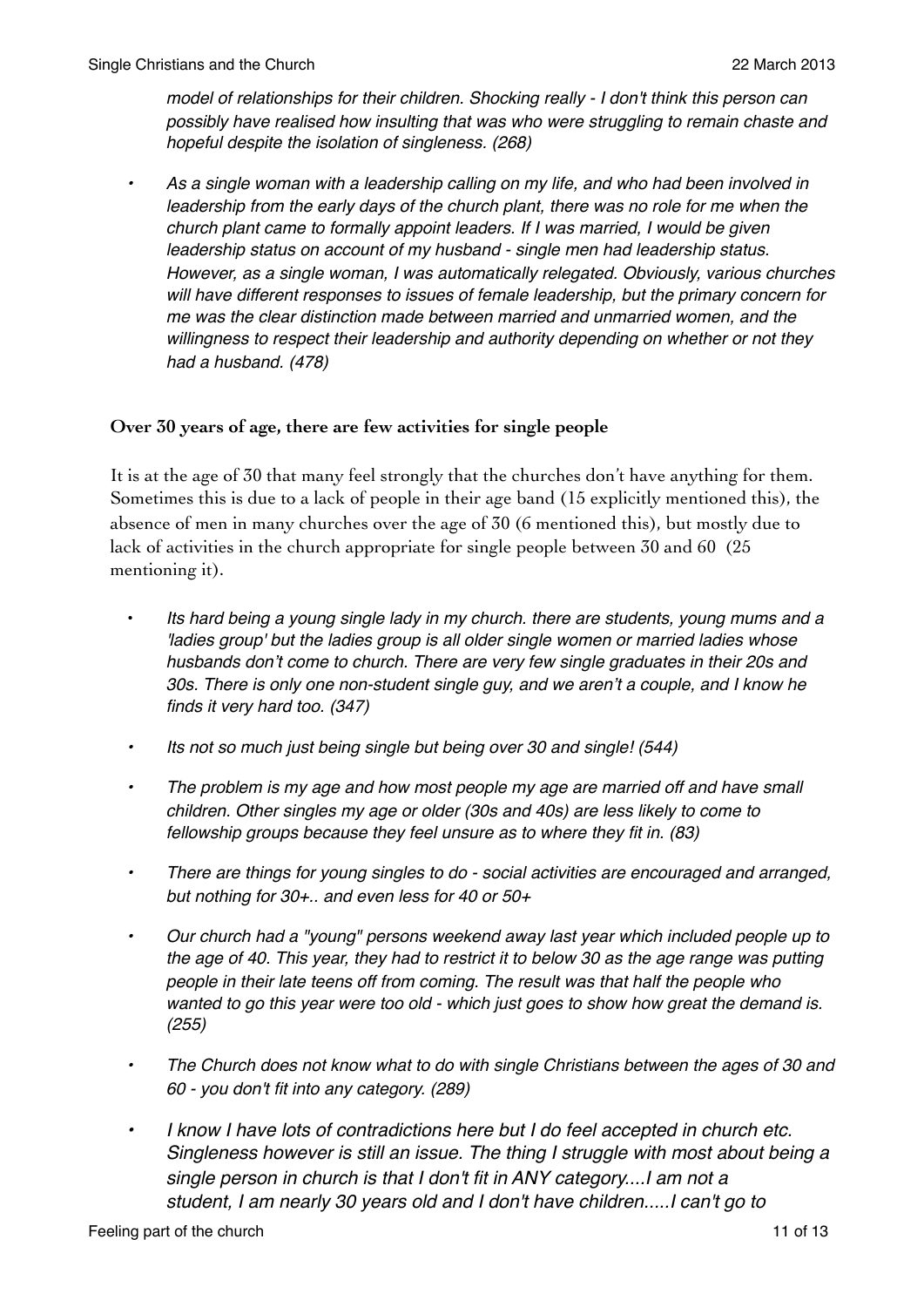*students events, I can't go to parents events, I work full time so can't go to midweek ladies bible study, except for going to church, I get lonely on the weekends because most of my friends are married with kids and want to protect their 'family time'. (349)*

*• I think I'm accepted as a single Christian but there are no groups or support for me in my age range like there are for married couples, parents, students, etc etc (534)*

#### **Churches have different views about singleness**

Some churches were reported as promoting singleness as the preferred status or a gift, in which circumstances there is no support if you want to marry:

- *• My Church promotes singleness in the way Paul does in the bible the preferred status. This means that if you don't want to be single but want to find someone, there is no support for you. [No support if you do or if you don't, if they want you to marry or if they don't.]*
- *• However, I am aware that they preach that singleness is a gift, yet all the clergy I know are keen to get married as soon as possible. The pain of singleness is never acknowledge or prayed about because it is preached as a gift. I therefore find the pain very isolating.(305)*

Others promote being married, in which circumstances there is no support if you want to be single and often no support if

you want to marry and you are not single by choice.

- *• There's little room for single-by- circumstance-not-choice Christians in much of the church.(400)*
- *• I've even had prophetic words telling me how bad i am because I'm still single. (213)*
- *• the church places a huge emphasis on marriage and family and hardly any on living a good single life (699)*

One person noted the disjunction between expectation of the church to be married and get together while stressing the need to stay apart in fear of sex:

*• The church seems to expect single people to 'get on with it' and get married but provides no opportunity for single men and women to interact, while at the same time stressing the importance of purity and seemingly trying to keep single men and women apart. (152)*

#### **Singleness is not better in church or society**